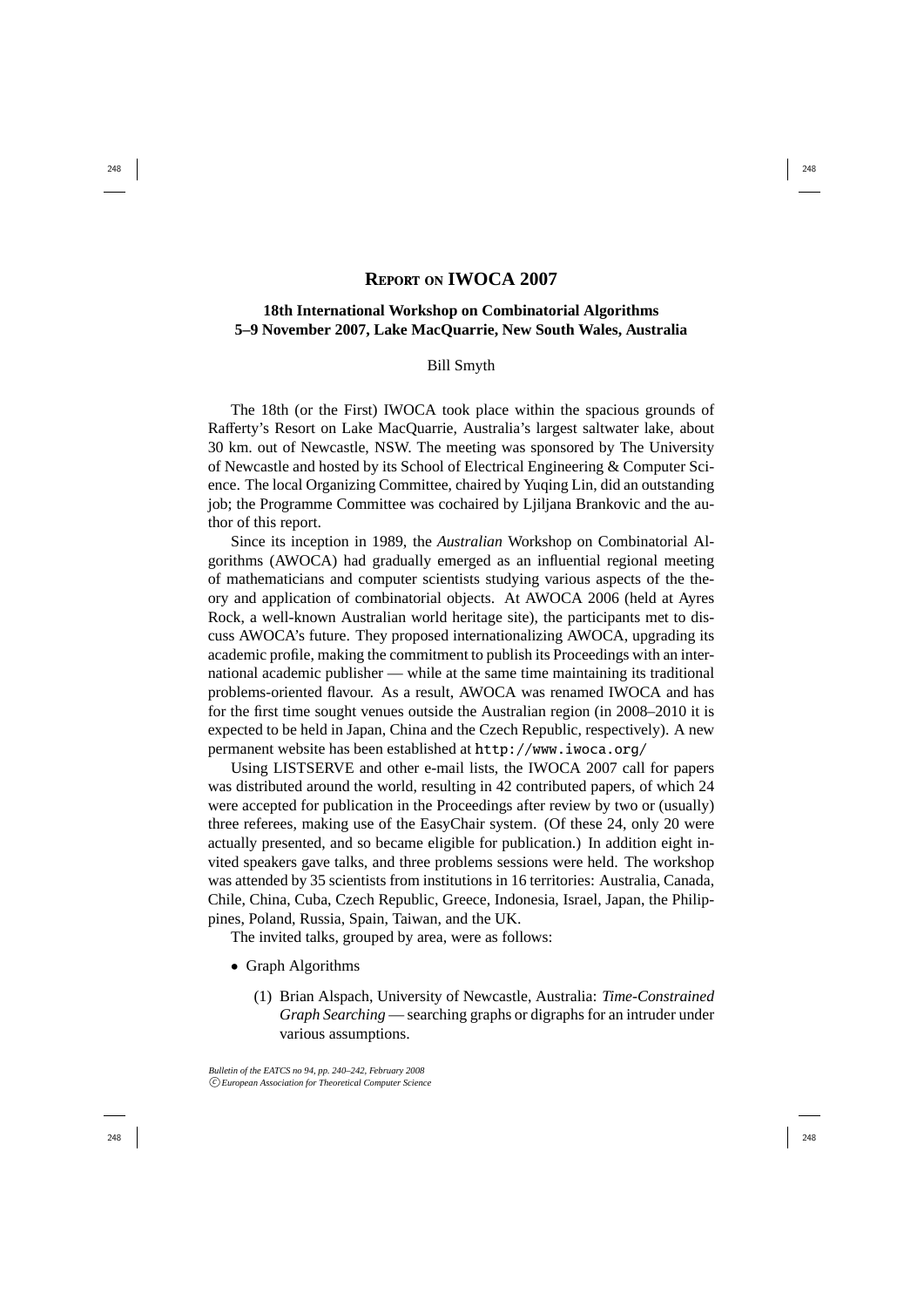## *The Bulletin of the EATCS*

- (2) Jan Kratochvil, Charles University, Prague, Czech Republic: *Distance-Constrained Graph Labeling: from Frequency Assignment to Graph Homomorphisms* — solutions to the problem of assigning frequencies to transmitters so as to avoid interference.
- (3) Takao Nishizeki, Tohoku University, Japan: *Orthogonal Drawings of Series-Parallel Graphs* — describes an e fficient and e ffective algorithm for minimizing bends in plane embeddings of these graphs.
- Graph Decomposition
	- (4) Kristina Vuškovic, University of Leeds, UK: ´ *The Use of Decomposition in the Study of Even-Hole Graphs* — a survey of recent applications of graph decomposition theory to the characterization of evenhole-free graphs.
- String Algorithms (Algorithms on Words)
	- (5) Gadi Landau, University of Haifa, Israel: *Haplotype Inference Constrained by Plausible Haplotype Data* — a new constrained version of the haplotype inference problem was described that operates under both the perfect phylogeny and pure parsimony models.
	- (6) Moshe Lewenstein, Bar-Ilam University, Israel: *Full-Text Indexing in a Changing World* — viewed from a historical perspective going back 30 years, the need for fast, space-e fficient full-text indices in many pattern-matching contexts is established, and new approaches proposed.
- Other Combinatorial Areas
	- (7) Xuemin Lin, University of New South Wales, Australia: *Computing the k Most Representative Skyline Points* — a new, e fficient and accurate algorithm for multi-criteria decision-making was proposed and evaluated.
	- (8) Brendan McKay, Australian National University: *The Volume of the Birkhoff Polytope* — the asymptotic volume as  $n \to \infty$  of the Birkhoff polytope (the polytope of all  $n \times n$  non-negative real matrices whose rows and columns each sum to 1) is determined (work with E. Rodney Canfield).

The contributed talks also ranged over a spectrum of topic areas, including in addition to graph theory and stringology the following: application of binary trees (in particular to the four colour theorem), compressed self-indexes, finite